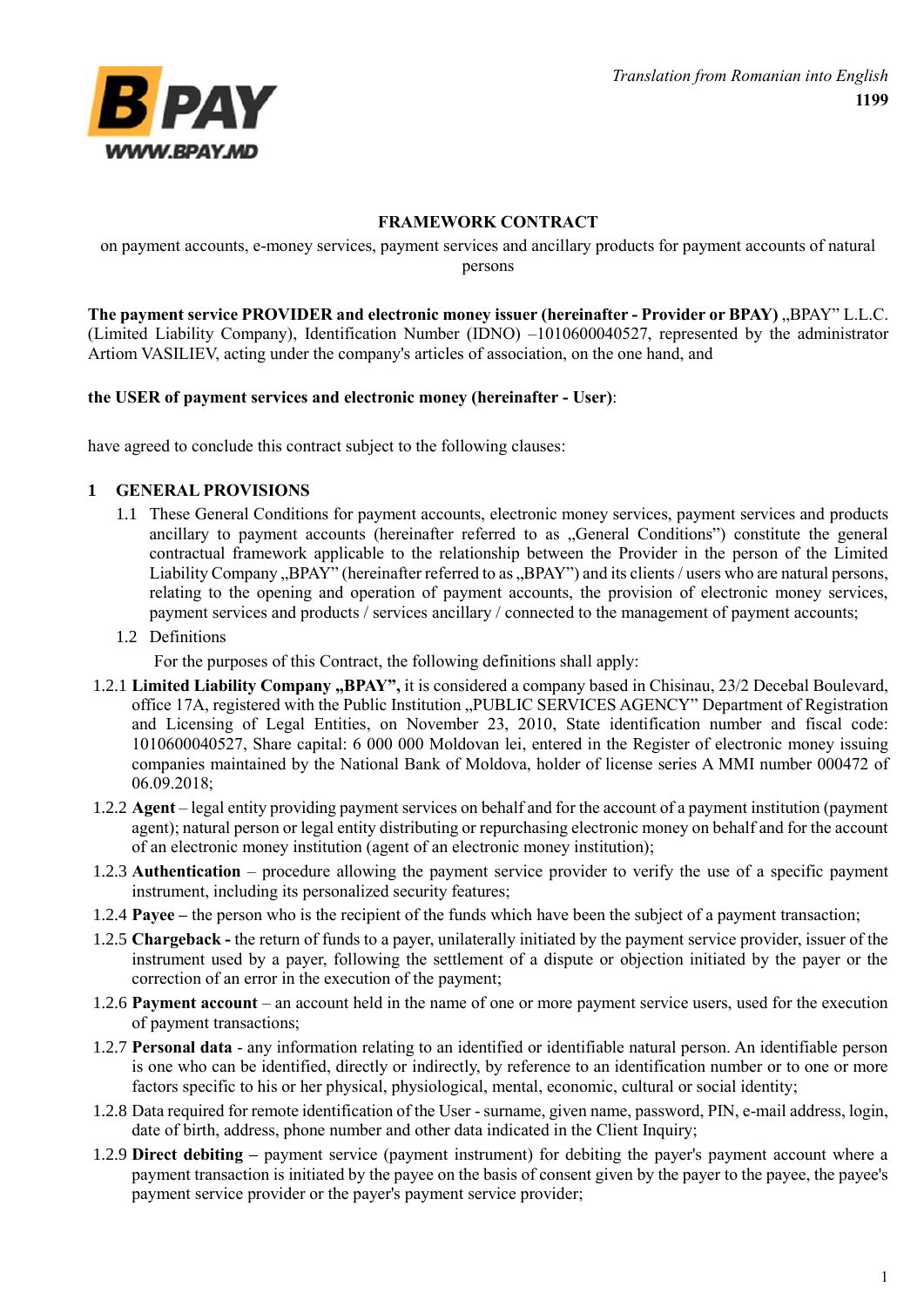- 1.2.10 **Supplier of goods or services** a person who is the recipient of funds in a payment transaction related to the sale-purchase of goods or services;
- 1.2.11 **Payment instrument** personalized device (devices) (payment card, mobile phone, etc.) and / or any set of procedures (technical - PIN, TAN codes, other types of codes, login / password, etc. or functional - credit transfer, direct debiting) agreed between the payment service user and the payment service provider and used by the payment service user to initiate a payment order;
- 1.2.12 **Electronic money –** monetary value stored electronically, including magnetically, representing a claim on the issuer, which is issued on receipt of funds (other than electronic money) for the purpose of making payment transactions, and which is accepted by a person other than the issuer of the electronic money;
- 1.2.13 **Payment transaction –** the action, initiated by the payer or payee, of depositing, transferring or withdrawing funds, irrespective of other obligations between the payer and payee;
- 1.2.14 **Remote payment transaction** a payment transaction initiated via the Internet or via a device that can be used for remote communication;
- 1.2.15 **Payment order** an instruction by the payer or payee to his payment service provider to execute a payment transaction;
- 1.2.16 **Scheduled payment** a scheduled payment service that allows for automated repeated payments of fixed amounts on fixed dates to suppliers of goods or services and other payees or between own accounts, based on instructions given by the User to the Provider;
- 1.2.17 **Payer** the person who is the holder of a payment account and who authorizes a payment order (initiates or allows the execution of a payment order) from that payment account or the person who gives a payment order if there is no payment account;
- 1.2.18 **Electronic signature** data in electronic form that is attached to or logically associated with other data in electronic form and used as a method of authentication;
- 1.2.19 **Simple electronic signature** electronic signature used as a method of authentication, without exclusive reference to the signatory, in accordance with Law number 91/2014 on electronic signature and electronic document;
- 1.2.20 **Automated remote service system (hereinafter referred to as ADD system)** an IT solution and/or equipment, made available by the Provider to users, which is an IT solution, enabling the user by means of an IT application, an authentication method and a means of communication to remotely access the funds held in the holder's payment account for the purpose: obtaining information on the status of the payment account and the transactions carried out, carrying out transactions on behalf of and to the order of the holder from the funds on the payment account (BPAY application on computer or telephone, or at BPAY terminals and ATMs);
- 1.2.21 **Payment system** a funds transfer system operating on the basis of common, formal and standardized rules (rules, procedures, contracts, etc.) for processing, clearing and/or settling payment transactions;
- 1.2.22 **Information system** the information management system within a payment service provider, together with associated organizational resources, such as information resources, human resources, organizational structures;
- 1.2.23 **Services** means the totality of basic or ancillary/connected services/products offered by the BPAY platform, governed by the applicable legislation, NBM (National Bank of Moldova) regulations and internal procedures/regulations;
- 1.2.24 **Cash-in terminal** an automated device for receiving cash from the payer (natural person), which operates autonomously without the physical presence (participation) of the natural person authorized by the payment service provider;
- 1.2.25 **Cash dispensing terminal (cash-out terminal, ATM)**  automated device for dispensing cash in favor of (natural person) cash, operating autonomously, without the physical presence (participation) of the empowered natural person of the payment service provider;
- 1.2.26 **Payment service user (customer/client)** a person who uses a payment service in the capacity of payer, payee or both; a person who is the holder of the payment account on which electronic money is stored;
- 1.2.27 **Business day** the day on which the payer's or payee's payment service provider involved in the execution of a payment transaction carries out the activity necessary for the execution of the payment transaction.

# **2 OBJECT OF THE CONTRACT**

2.1 The object of the contract is all the services requested by the User with reference to the opening and operation of payment accounts, issuance/distribution and/or redemption of electronic money, payment services, the list of which is accessible on the BPAY platform (remote service systems) and may be subject to updating;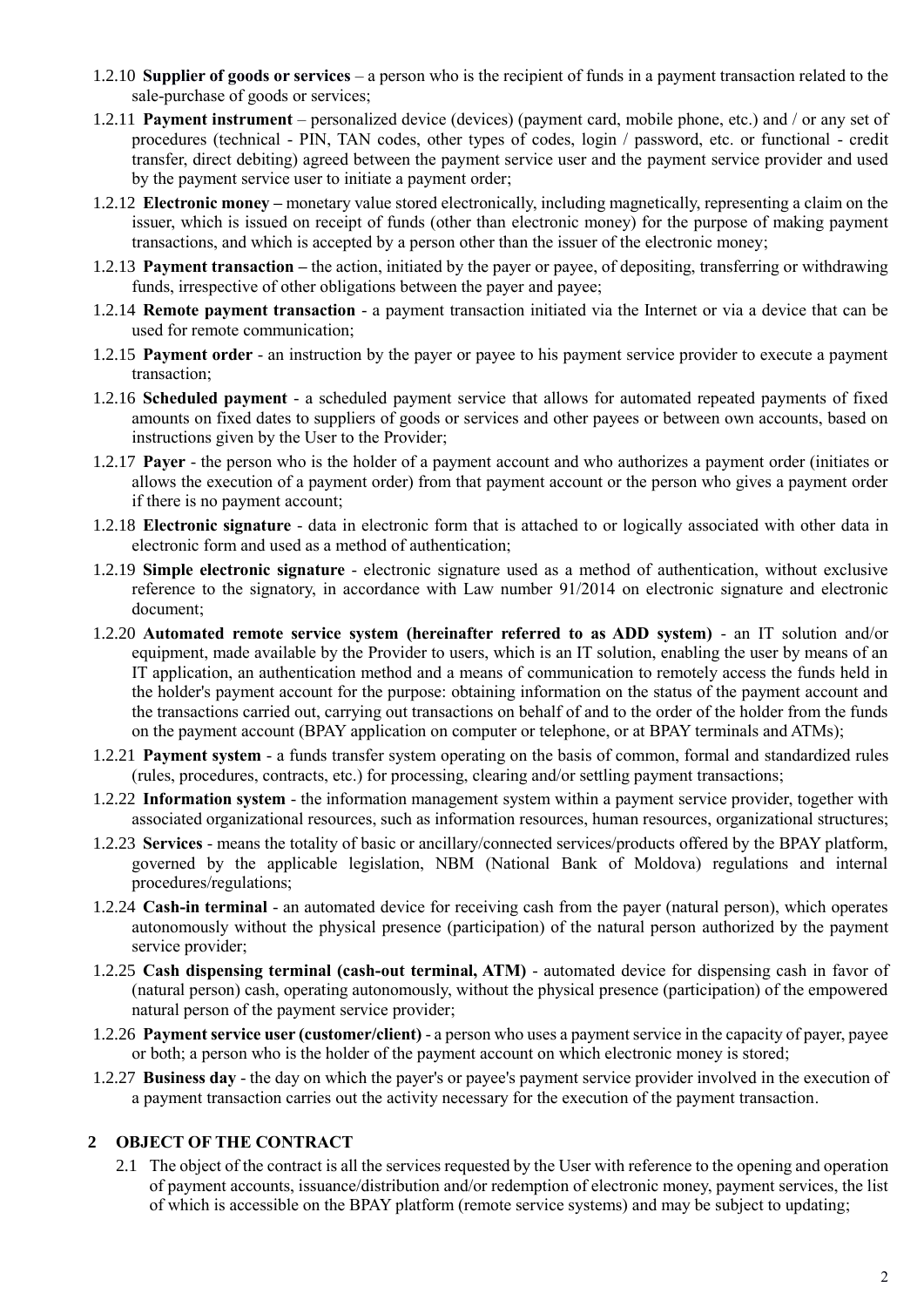- 2.2 The object of the contract shall also constitute the totality of the services requested by the User with reference to services related to payment accounts, which may be provided through the Provider's Automated remote servicing system (SADD);
- 2.3 The amount of the fee charged depending on the services/products requested by the User are displayed in the Provider's Automated remote servicing system (SADD) before the User authorizes the Payment Order;
- 2.4 The limits for the use of the payment instrument are placed on the website "www.bpay.md" under "Fees and Limits"

## **3 REGISTRATION OF THE PAYMENT ACCOUNT**

- 3.1 Simplified Payment Account (Small Wallet) is online registration, where the User (who is also the account holder) registers the account via Automated remote servicing system (SADD) online, and Automated remote servicing system (SADD) requests the Account User's mobile phone number, which is verified and confirmed by sending an SMS to the phone number indicated with the unique code and/or access code for managing the payment account;
- 3.2 Identified Payment Account (Big Wallet) can be opened with or without the existence of the Simplified Payment Account, with the observance of all procedures to verify the identity of the Account User;
- 3.3 Verification of the identity of the Account User (beneficial owner) takes place:
- 3.3.1 prior to the initiation of business relations with BPAY;
- 3.3.2 prior to/at the time of payment transactions, if the amount of the payment reaches the threshold provided for by law and/or the Provider's Internal Regulations;
- 3.3.3 within an already established business relationship, taking into account (risk factors, when information/circumstances concerning the client's business change);
- 3.3.4 when there is suspicion of money laundering or terrorist financing;
- 3.3.5 where there are reasonable suspicions as to the veracity and completeness of the identity data obtained, including the information submitted;
- 3.3.6 other cases provided for in the applicable legislation;
- 3.4 Identity verification can be performed in the following ways:
- 3.4.1 With the presence of the User at one of the offices of the Provider or its Agents;
- 3.4.2 Remote identification:
- 3.4.2.1 visual identification via Skype or Viber the User presents his/her face on the screen and his/her passport/ID card, already scanned and attached to the Personal Cabinet, to the BPAY Operator, and the Operator compares the User's appearance with the photo in his/her ID document to establish identity;
- 3.4.3 application by the User of the electronic signature pursuant to Law number 91 of 29.05.2014 on electronic signature and electronic document;

#### **4 INITIATION OF PAYMENT ORDERS**

- 4.1 The Provider may execute a Payment Order from a Payment Account only if the following cumulative conditions are met:
- 4.1.1 The Payment Order is drawn up and authorized on the basis of the data submitted in the Automated remote servicing system (SADD), depending on the type of transactions;
- 4.1.2 The amount available in the Payment Account is sufficient to execute the Payment Order and to pay the related fee, if any;
- 4.1.3 The BPAY Payment System has no reasonable suspicion as to the identity of the parties involved in the Transaction or they are not subject to international sanctions with respect to money laundering or terrorist financing activities or other types of sanctions;
- 4.1.4 BPAY does not suspect fraudulent or potentially fraudulent activity;
- 4.1.5 The Transaction complies with the limits and restrictions applicable to the Payment Transaction/Customer/Payment Account as set out in this contract/annexes hereto;
- 4.1.6 The Payment Account is not in any way frozen by virtue of a court order, enforceable title, insurance measures, any other act of seizure issued by competent authorities or law enforcement bodies and/or bodies for the prevention, combating and detection of unlawful acts in accordance with the legal provisions in force at the time of seizure;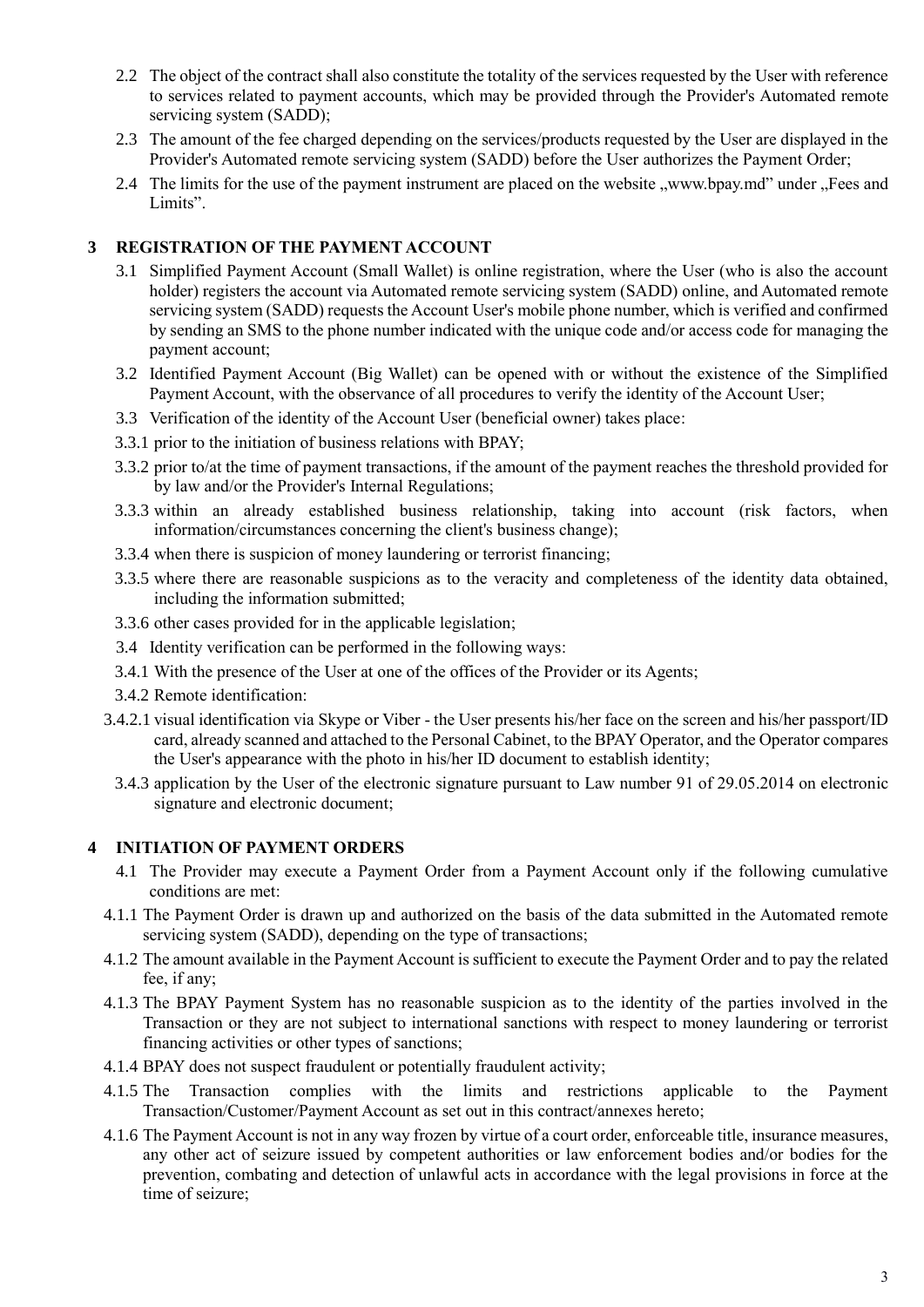- 4.2 The Provider does not guarantee the processing of the payment if the payment details have been entered incorrectly;
- 4.3 For each payment, the Provider is entitled to charge a fee for the services rendered. The amount of the fee shall be indicated directly before payment is made;
- 4.4 The Provider undertakes to inform the User of the amount to be withdrawn from the account (including the commission, technical service fee or other fee, if applicable) immediately prior to making the payment, and the Payer may refuse to make the payment or choose another method of payment;
- 4.5 If the User makes the payment from his/her personal account, the amount of the payment and the corresponding commission will be taken from that account;
- 4.6 If the User makes a payment via an external payment system, the payment can only be made after obtaining confirmation from the external payment system;
- 4.7 The Provider shall not be liable for any fee charged by another payment system participating in the payment;
- 4.8 If the Provider has failed to deliver the payment to the payee for technical reasons, the financial resources shall be refunded in full to the User's account within the payment system;
- 4.9 The payment transaction shall be deemed authorized if the Payer has given his/her consent prior to the execution of the payment transaction in the Automated remote servicing system (SADD);
- 4.10 The time of receipt of the payment order shall be deemed to be the day and time on which the payment order transmitted by the Issuer is created in the BPAY payment system;
- 4.11 The Provider may set a cut-off time, closer to the end of business hours, after which any payment order received shall be deemed to have been accepted on the next business day (interbank transfers, via SAPI, SEPA, etc.);
- 4.12 In the case of scheduled payments, the time of receipt of the payment order shall be deemed to be the day chosen by mutual agreement. If the chosen day is not a working day for the Provider, the payment order shall be deemed to have been received on the next working day for the Provider.

# **5 TRANSACTION PROCESSING**

- 5.1 The Provider may request from the User supporting documents for transactions carried out or in progress in accordance with the legislation in the field of prevention and combating money laundering, taking into account the limits set at national level;
- 5.2 The Provider may request from the User documents confirming the origin of the funds in accordance with the transactions carried out or being carried out in accordance with the regulations laid down in the legislation on the prevention and combating of money laundering and terrorist financing;
- 5.3 The Provider may request additional information on the payee or payer if this requirement arises from the request of the supplier of goods or services;
- 5.4 The Provider reserves the right to suspend the transaction if:
- 5.4.1 Technical problems have arisen at the technical-informational level of data exchange;
- 5.4.2 Transaction processing involves the participation of the Provider's partners and, respectively, additional time is required for payment processing by other parties involved in the execution of payment orders;
- 5.4.3 The circumstances set out in points 5.1.-5.3. have arisen;
- 5.5 The payment order shall be deemed irrevocable on the date of receipt of the order by the Provider, unless the payment transaction has not been carried out due to insufficient funds on the User's account;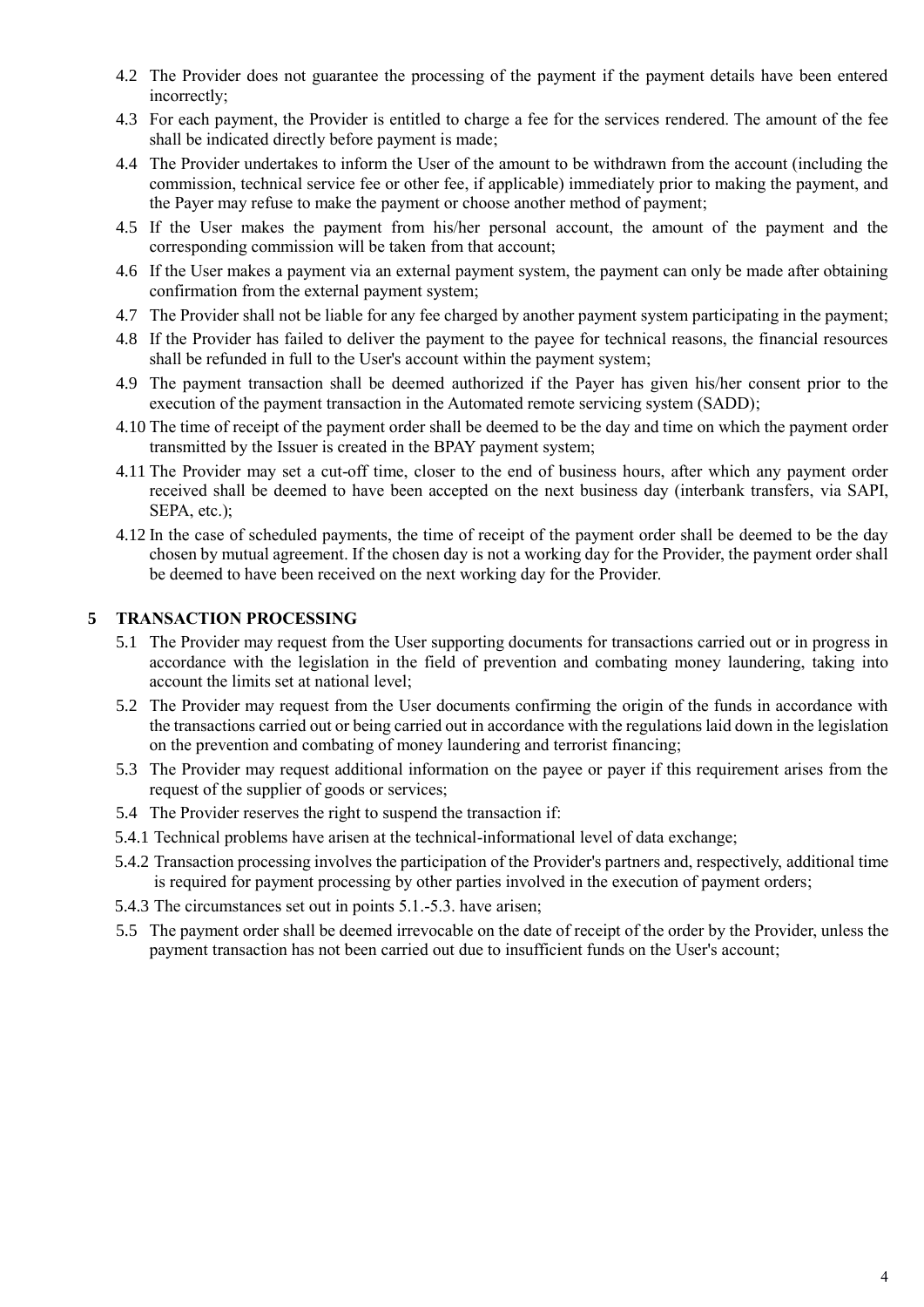## **6 CANCELLATION OF PAYMENTS**

- 6.1 Cancellation of payments made at the User's request:
- 6.1.1 Payment may be cancelled at the User's request if the payment order has not become irrevocable and has not been executed;
- 6.1.2 Payment may be cancelled at the User's request if the payment order has become irrevocable, only with the Beneficiary's consent;
	- 6.2 Cancellation of payments made at the request of the Provider:
- 6.2.1 The Provider may cancel its own payment if the data submitted when creating the Payment Order does not correspond to the requirements of the Supplier of goods or services;
- 6.2.2 If the Payment Order created by the User does not fall within the limits set by the Supplier of goods or services;
- 6.2.3 Payment processing cannot be executed for technical reasons;
- 6.2.4 If the Payment Order that has become irrevocable has been duplicated;
- 6.2.5 The Provider reserves the right to cancel the User's payments if the Beneficiary's details are incorrectly and/or not indicated;
- 6.2.6 The Provider reserves the right to cancel the Payer's payment in the event that this is provided for by the regulations in the field of preventing and combating money laundering and terrorist financing (the Payer or the Beneficiary are subject to international sanctions);
	- 6.3 Cancellation of payments received at the request of the Payee of the transaction;
	- 6.3.1 Payment may be cancelled at the initiative of the Payee if the destination of the payment in the Payment Order was erroneous;
	- 6.4 Cancellation of payments received at the request of the Payer Payment Service Provider:
- 6.4.1 Cancellation of payments received at the request of users of the paying Payment Service Provider;
	- 6.5 In the event of a challenge of the Payment Order by a third party participating in the payment transaction (partner, customer), the Provider shall inform the User via the data available and registered in his BPAY account (e-mail, telephone) about the initiation of a chargeback;
	- 6.6 If the User does not contact the Payment Service Provider within 30 days after the Entity has informed by available means about the contestation of the Payment Order, the Provider shall be entitled to execute the incoming contestation (chargeback) with retention of the fee and shall be exempt from paying any compensation;
	- 6.7 During the investigation of the contestation (chargeback), the Provider shall be entitled to temporarily suspend the transactions or payment account involved.

#### **7 CLOSING OR BLOCKING ACCOUNTS**

- 7.1 The Provider shall close payment accounts in the following cases:
- 7.1.1 upon the User's request;
- 7.1.2 at the initiative of the Provider in the event of a decision to terminate the contractual relationship as a result of non-compliance with the provisions of this contract;
- 7.1.3 at the Provider's initiative in the event of a decision to terminate the contractual relationship as a result of non-compliance with the related provisions on combating and preventing money laundering and terrorist financing;
- 7.1.4 at the request of the legal or testamentary heirs;
- 7.1.5 in other cases provided for by the legislation in force;
	- 7.2 Account closure, including at the request of the Account User and at the unilateral decision of the Provider, may not be carried out in the event of enforceable acts issued by the authorized bodies/persons on the payment account;
	- 7.3 In the event of a unilateral decision by the Provider to close the accounts, the User shall be given 30 days' notice before the date on which the accounts are to be closed;
	- 7.4 Upon closure of the payment account, the funds shall be transferred/returned to the Account User, legal successors or other persons entitled under the law, or kept by the Provider until the User or legal representatives request their return;
	- 7.5 Upon account closure, the Account User's file shall be kept in the Provider's archives for a period of 5 years;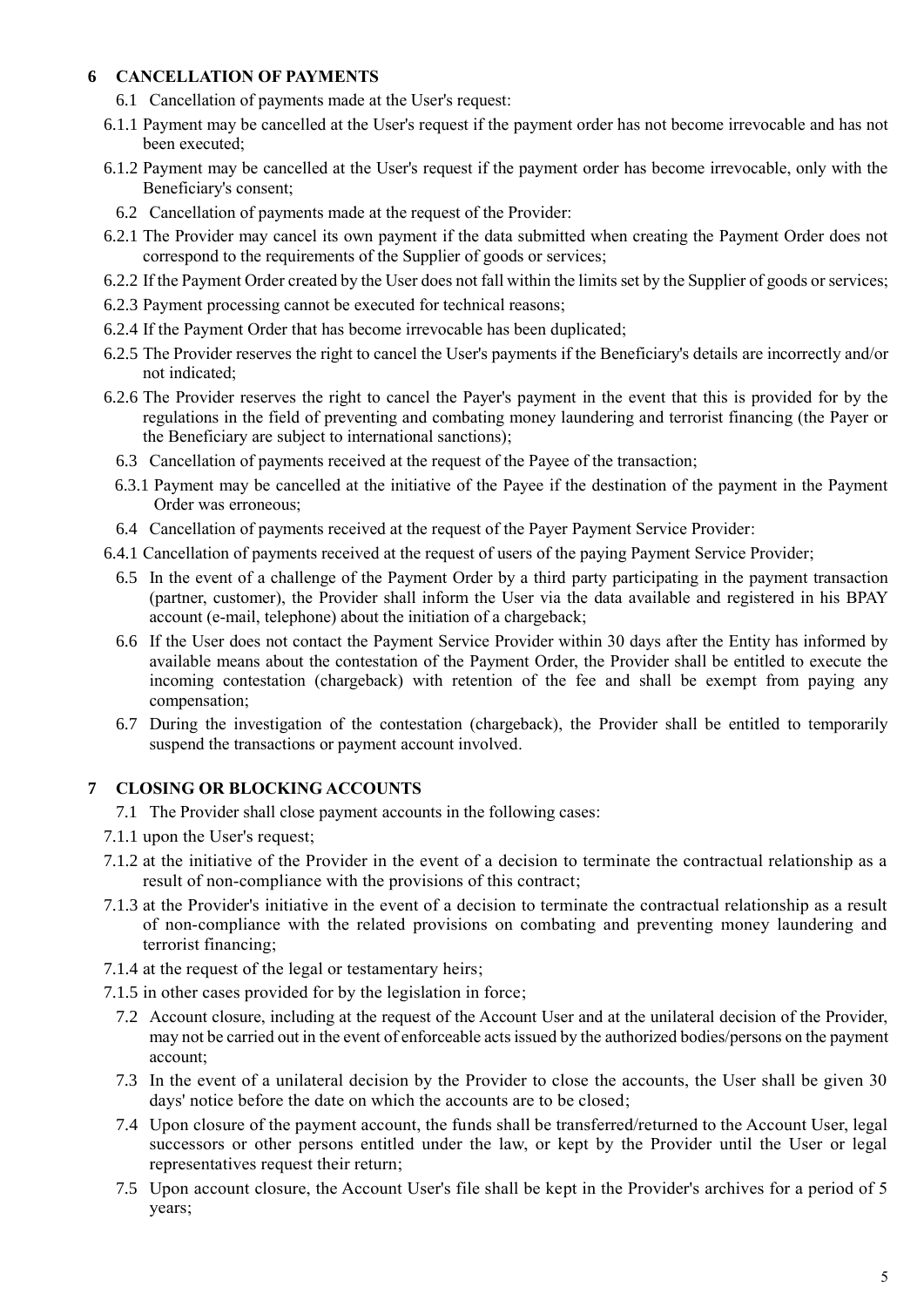7.6 The Provider may block the account if these measures are required by legislation in the field of preventing and combating money laundering and terrorist financing.

#### **8 RIGHTS AND OBLIGATIONS OF THE PARTIES**

- 8.1 The Provider is entitled:
- 8.1.1 To establish and collect the fee for services rendered;
- 8.1.2 To request, update and maintain the User's contact details to keep communication methods up to date;
- 8.1.3 To send the User promotional and information material;
	- 8.2 The Provider undertakes to:
- 8.2.1 To provide the Services in accordance with this Contract;
- 8.2.2 To notify the User in reasonable time of any obstacles in the provision of its services and to make every effort to remove them;
- 8.2.3 To provide technical support from its own sources in order to provide its services to the User in accordance with the provisions of this contract:
	- 8.3 The User is entitled:
- 8.3.1 To benefit from the payment services provided by BPAY in accordance with this contract;
- 8.3.2 To request and have access to the account statement and certificate of account existence;
- 8.3.3 To terminate the Framework Contract immediately and free of charge in the event of non-acceptance of amendments to the Framework Contract;
	- 8.4 The User undertakes:
- 8.4.1 To use the account opened in the BPAY System for legitimate purposes and in accordance with the Contract;
- 8.4.2 To pay the fee for the services provided under this Contract;
- 8.4.3 To provide the Provider with true and complete information about the User and his/her transactions;
- 8.4.4 To provide all possible methods of communication to update the identification and communication data held at the Provider;
- 8.4.5 To inform of any changes to the data provided in the Client Survey;
- 8.4.6 To inform the Provider, as soon as he becomes aware of it, of the loss, theft, misappropriation or any other unauthorized use of his / her payment instrument;
- 8.4.7 Not allow another person access to his/her payment instrument;
- 8.4.8 Keep secure and confidential the data related to the access to its payment instrument (login, password, PIN and one-time use codes) and not transmit or make available to others (in any form) the data related to the access to the payment instrument;
- 8.4.9 Use in good faith the services offered by the Provider, not abuse or take unfair advantage of occasional errors that may occur either due to other users or the Provider or for other reasons (such as funds erroneously entered into the User's account or notifications, information and other messages related to other users of which the User has become aware due to errors) and immediately notify the Provider of errors identified in the course of using the Provider's Automated remote servicing system (SADD) or its services;
- 8.4.10 Provide and update, at the request of the Provider, the information and documents and copies required by the Provider to comply with anti-money laundering compliance;
- 8.4.11 Comply with amendments to the Framework Contract, unless it has indicated its intention to terminate under the provisions of this Contract or the Law.

#### **9 LIABILITY OF THE PARTIES**

- 9.1 Both parties shall be liable for the performance of the provisions of the contract in accordance with the applicable laws of the Republic of Moldova;
- 9.2 The User bears full responsibility for the transactions carried out via the BPAY Payment System;
- 9.3 The Provider shall not be liable for any problems arising in connection with payments made due to incorrect data provided by the User;
- 9.4 The liability of the parties shall not arise in extraordinary and unforeseeable circumstances beyond the control of the person invoking them and the consequences of which would be unavoidable despite all efforts to the contrary or where the Provider is obliged to comply with the provisions of the law;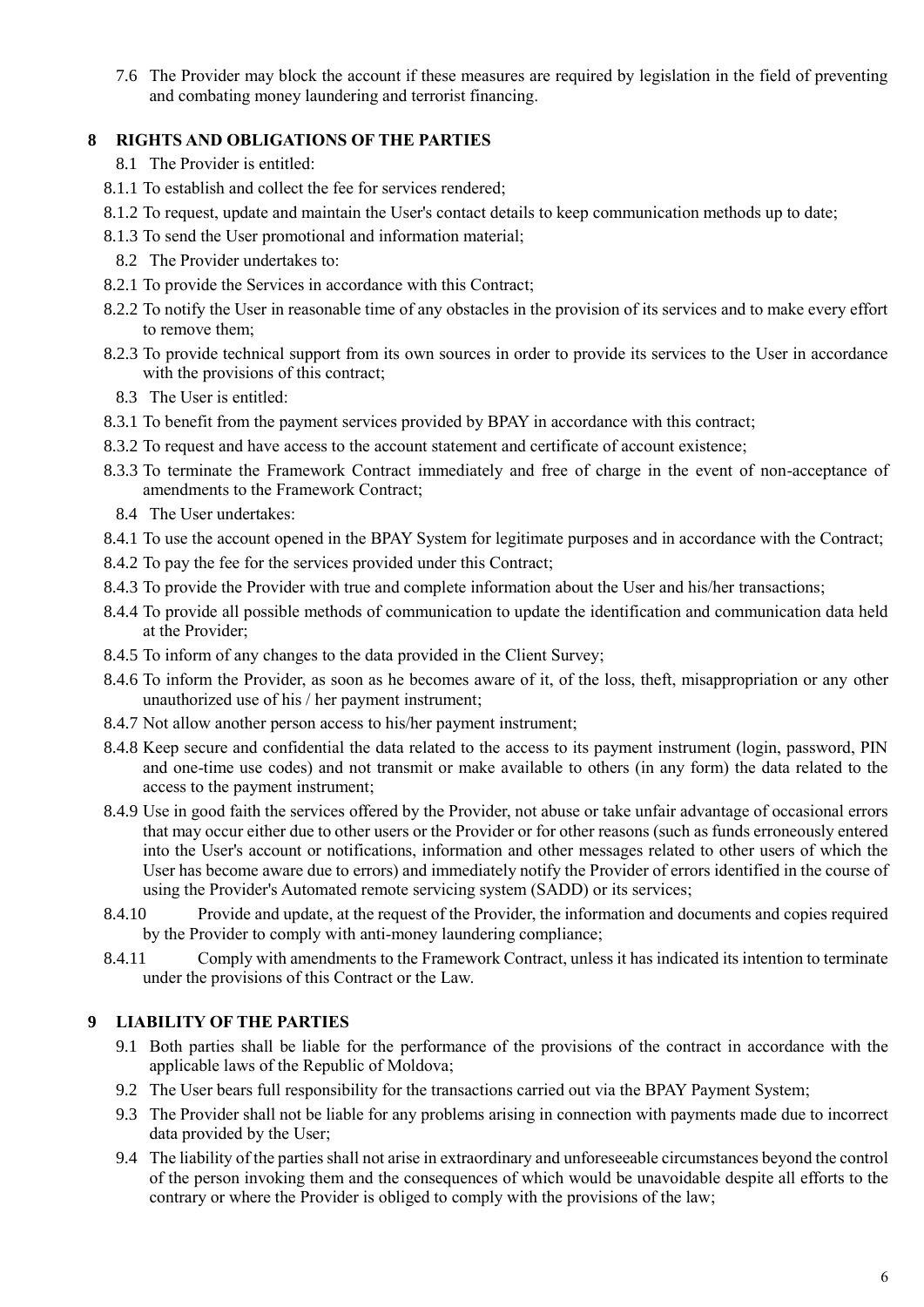9.5 The Provider informs the User that the transactions carried out through the BPAY payment system are subject to the provisions of Law Number 308/17 on preventing and combating money laundering and terrorist financing, and if the transactions carried out may give rise to suspicions, the Provider is entitled to take all measures required by law to ensure compliance with the regulatory framework, being exempt from paying compensation.

#### **10 CONFIDENTIALITY, STORAGE AND PROCESSING OF PERSONAL DATA**

- 10.1 From the moment of acceptance of this Framework Contract, the User consents to the processing of personal data by the Provider, presented/become known throughout the provision of payment services, as well as their processing through the "Access-Web" Information Search System of the "Public Services Agency" to verify the veracity of the information in the documents submitted for registration in the BPAY Payment System and access to its services;
- 10.2 The User consents to the transmission of personal data to the Provider's partners to the extent necessary to execute the payment transaction initiated by the User and only in the event of such necessity;
- 10.3 The Provider undertakes not to disclose personal information known to it.

#### **11 CIRCUMSTANCES JUSTIFYING NON-EXECUTION**

- 11.1 Non-performance of the debtor's obligation is justified if it is due to an impediment beyond the control of the debtor and the debtor could not reasonably have been required to avoid or overcome the impediment or its consequences;
- 11.2 The parties are exempt from liability for non-performance or improper performance of contractual obligations if this is due to an impediment beyond their control which arose after the contract was signed, including as a result of exceptional events, directly or indirectly hindering performance, i.e. circumstances beyond the control of the parties or which could not have been foreseen at the time the contract was signed and/or the occurrence of which could not reasonably have been prevented (e.g. but not limited to: natural calamities, flood, fire, war, military conflict, failure of infrastructure or technology which occurred beyond the control of the parties and which could not reasonably have been prevented, imposition of restrictions by national jurisdictions which prevent the performance of certain activities resulting from this contract);
- 11.3 If the justifying impediment is only temporary, the justification shall take effect for the duration of the impediment. However, if the delay takes on the character of fundamental non-performance, the creditor may have recourse to legal defenses based on such non-performance;
- 11.4 If the justifying impediment is permanent, the obligation is extinguished. The correlative obligation also lapses;
- 11.5 The debtor is obliged to ensure that the creditor receives notice of the impediment and its effects on the ability to perform within 3 days after the debtor knew or ought to have known of the circumstances. The creditor is entitled to compensation for any loss resulting from the failure to receive such notice;
- 11.6 If the out-of-control event and/or its consequences continue for more than 10 calendar days, the parties shall at the earliest reasonable time hold discussions with a view to finding mutually useful alternative solutions in order to perform this contract and achieve the proposed purposes;
- 11.7 A justifiable impediment does not exempt the debtor from paying damages if the impediment arose after the non-performance of the obligation, unless the creditor would not have been able to benefit from the performance of the obligation anyway because of the impediment.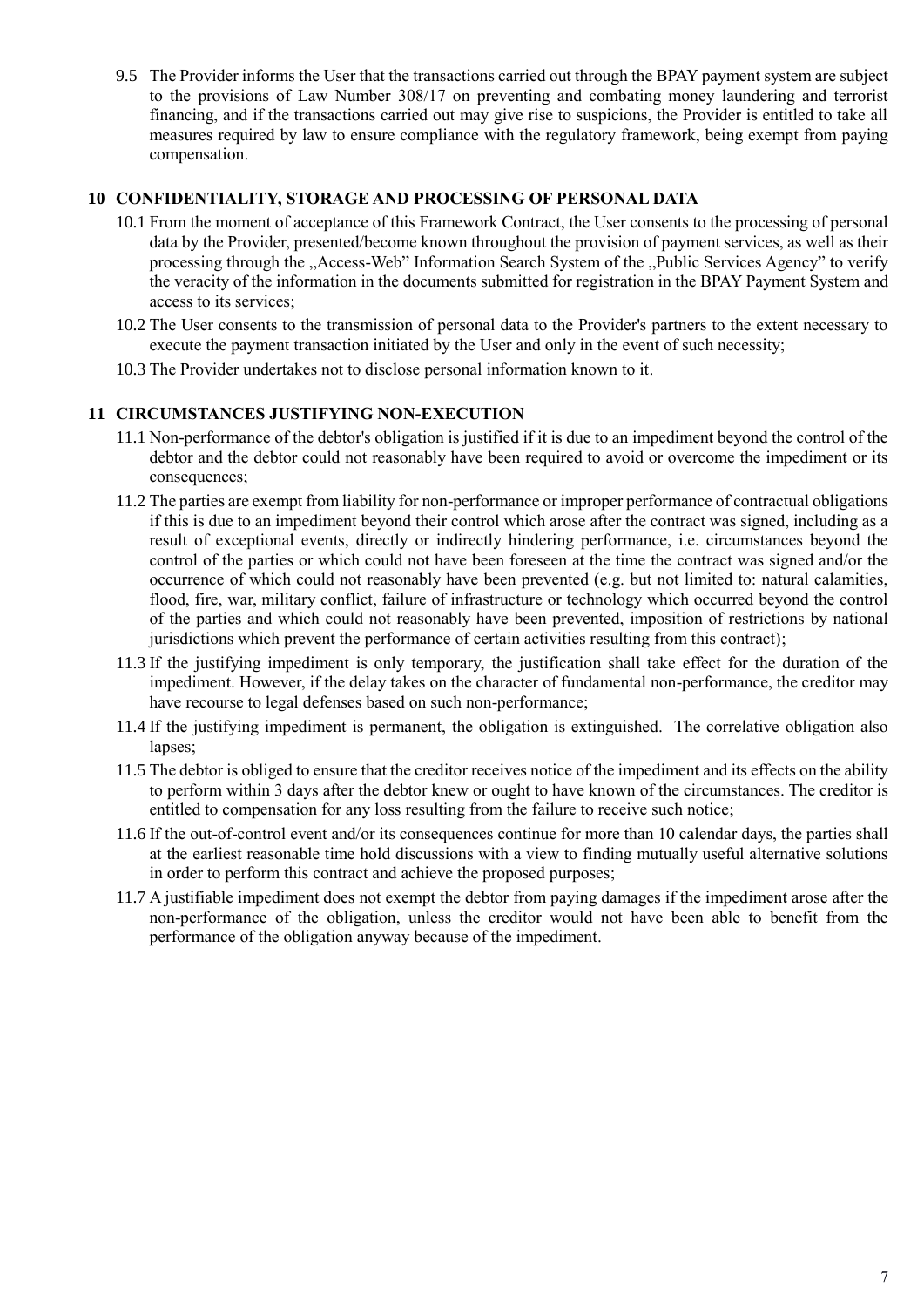#### **12 EXPRESSION OF USER CONSENT AND AGREEMENT**

- 12.1 When initiating business relations with the Service Provider and during the use of the Service Provider's Automated remote servicing system (SADD), the User will be required to express his/her agreement, consent or authorize in the Automated remote servicing system (SADD) transactions, documents or exchange of information, related to the services offered by the Service Provider;
- 12.2 All transactions or actions of the User, or any document or exchange of information with respect to the services offered by the Provider authorized by the User by ticking boxes, pressing buttons or filling in fields in the Provider's Automated remote servicing system (SADD) shall be deemed to be authorized with a simple electronic signature;
- 12.3 If the provision of services by the Provider requires the transmission of data about the User to other payment service providers or third parties participating in the processing of transactions initiated by the User, the User's consent and authorization shall be expressed in the Automated remote servicing system (SADD).

#### **13 FINAL PROVISIONS**

- 13.1 The Contract shall come into force at the time of the expression of agreement to open the account in the Automated remote servicing system (SADD) for an indefinite period of time;
- 13.2 The Contract may be subject to termination in the following cases:
	- 13.2.1 by mutual agreement of the parties;

13.2.2 unilaterally, if the other party fails to fulfil its obligations for 2 (two) months and the breaches detected have not been remedied within the period indicated in the written complaint;

13.2.3 unilaterally by the User, if within 2 months of the approval of the amendments to the Framework Contract he has exercised his right under clause 8.3.3.;

- 13.3 In the event of termination of the contract, the parties shall within one month fully perform all mutual settlements;
- 13.4 All disputes arising in connection with the performance of the provisions of this contract shall be settled amicably, failing which they shall be settled in the national court;
- 13.5 Compliance with the out-of-court preliminary procedure is mandatory and shall be expressed by a written complaint sent to the other party by registered letter with acknowledgement of receipt or by e-mail with electronic signature;
- 13.6 This contract shall be interpreted in accordance with and supplemented by the laws of the Republic of Moldova;
- 13.7 The contract may be amended or supplemented under the conditions laid down by the legislation in force;
- 13.8 This Contract is an entire expression of all the terms and conditions agreed to by the parties and supersedes all or any prior agreement, whether oral, written, or otherwise having the same subject matter;
- 13.9This contract is drawn up in Romanian, English and Russian. In case of discrepancy the Romanian version shall prevail;
- 13.10 The date and time used by the BPAY Payment System corresponds to the local time in the Republic of Moldova;
- 13.11 The User consents to the acceptance of the contractual terms set out in the Framework Contract through the Provider's Automated remote servicing system (SADD);
- 13.12 For existing users, this Framework Contract shall supersede the previous contractual provisions, which shall enter into force 2 months after the date of approval of this Framework Contract.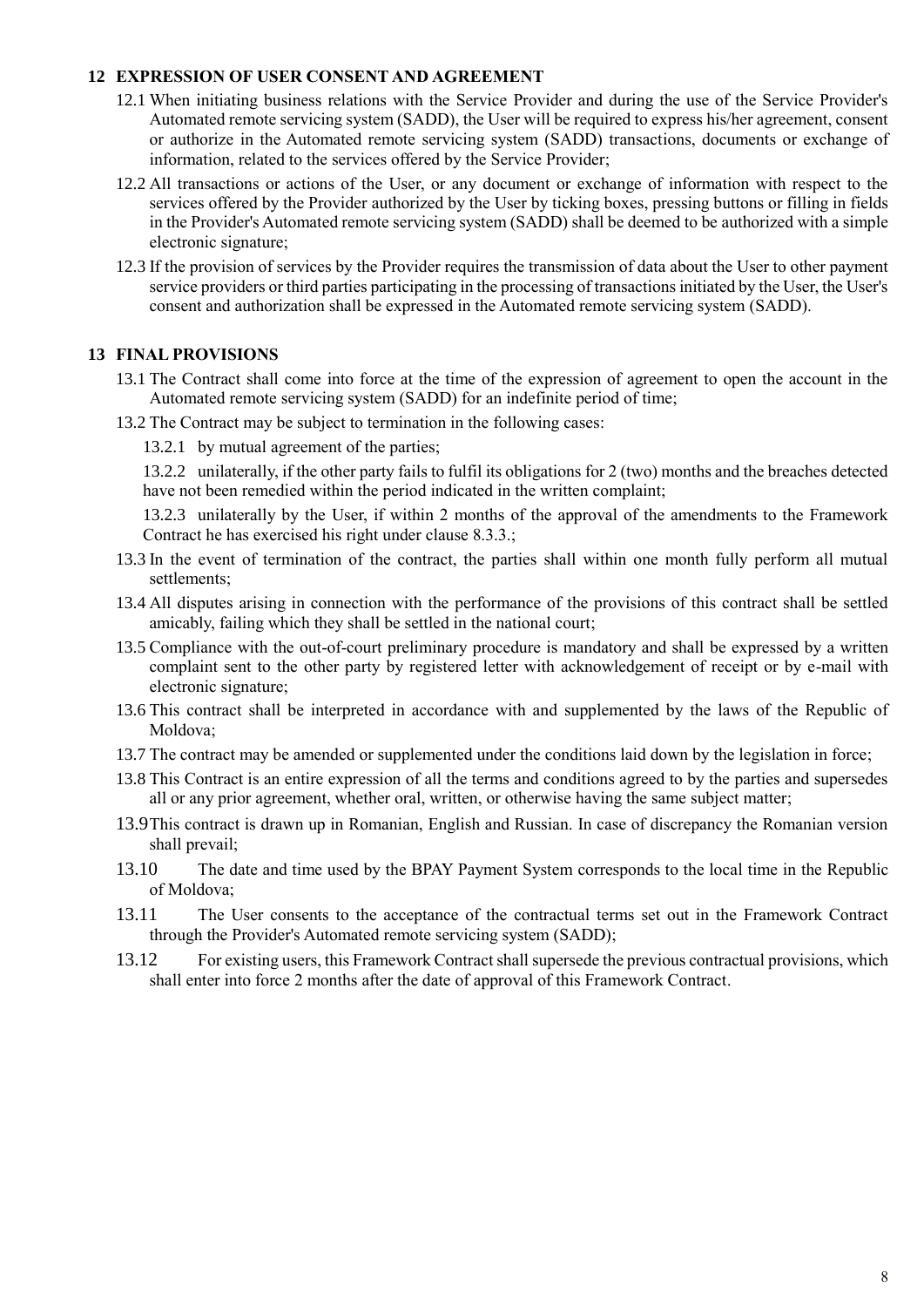# **14 INFORMATION ABOUT THE PROVIDER**

| Name:                                                             | "BPAY" L.L.C. (Limited Liability Company)                                            |
|-------------------------------------------------------------------|--------------------------------------------------------------------------------------|
|                                                                   | <b>License of the NBM (National Bank of Moldova):</b> series A MMI Number 000472     |
|                                                                   | <b>Registered office:</b> Chisinau municipality, 23/2 Decebal Boulevard, office 17 A |
|                                                                   | <b>Identification Number (IDNO) / fiscal code:</b><br>1010600040527                  |
| <b>IBAN:</b>                                                      | MD76AR000000000036522906                                                             |
| <b>Bank:</b>                                                      | "BPAY" LLC (Limited Liability Company)                                               |
| <b>BIC:</b>                                                       | <b>ARLCMD2X</b>                                                                      |
|                                                                   | Contact phone number: $+373-22-837-155$                                              |
| e-mail:                                                           | $info(\omega)$ bpay.net; support $(\omega)$ bpay.md                                  |
| <b>Website:</b>                                                   | www.bpay.md                                                                          |
| <b>Supervisory</b>                                                |                                                                                      |
| body:                                                             | National Bank of Moldova (NBM) (Republic of Moldova), Chisinau municipality,         |
|                                                                   | 1 Grigore Vieru Boulevard, MD-2005).                                                 |
| <b>Sources/Points of Service and Paying Agents (as per Annex)</b> |                                                                                      |

[Approved on March 29, 2022]